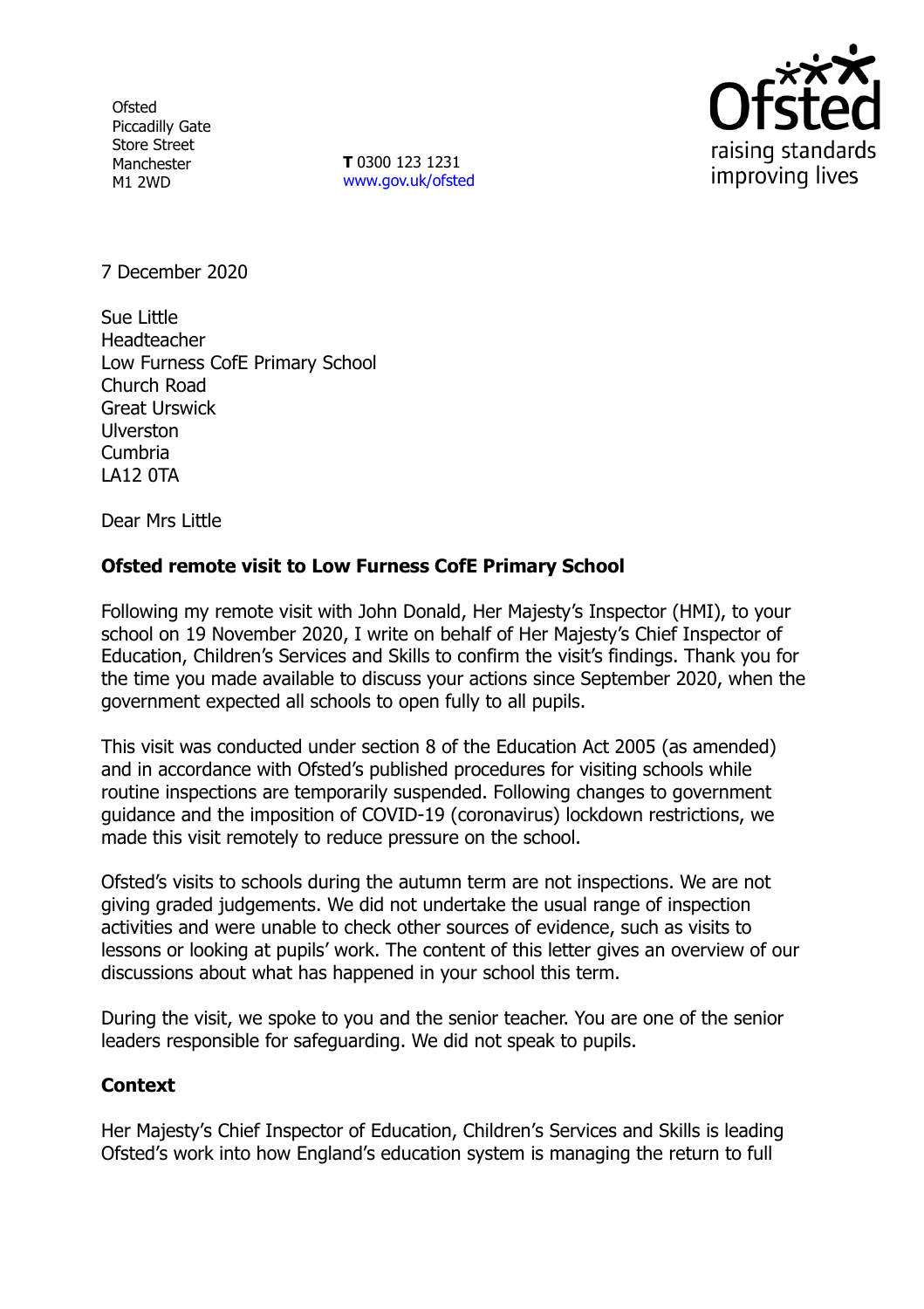

education for pupils, following an extended break in formal schooling due to the COVID-19 pandemic.

In undertaking this focused work, HMI are visiting a broad range of schools. HMI will visit a sample of:

- approximately 1,200 schools across all Ofsted grades (outstanding, good, requires improvement and inadequate)
- maintained schools, academies and free schools, special schools and centres of alternative provision, including those in cities, and coastal, town or rural communities.

The information from this visit will feed into Ofsted's national reporting so that the insights can be shared with the government and the education sector. We did not find any significant concerns during the visit. In such a case, an inspection report would be published on our website and available to parents and carers.

We did not consider your response to COVID-19 during the spring and summer terms 2020, when the school was not open to all pupils.

## **From this visit, inspectors noted that:**

- One in five pupils have worked from home for short periods of time since the start of term.
- All pupils are studying their usual range of subjects. However, you are making some changes to the curriculum content when teachers find gaps in pupils' knowledge. You plan to return to your usual curriculum by the spring term 2021.
- You told us that teachers have focused their assessments on what pupils can remember in reading, writing and mathematics. This is to establish pupils' new starting points in these subjects. You explained that there is support in place for pupils who need to catch up.
- In the wider curriculum, teachers are using everyday lessons to check what pupils can remember of their learning since March 2020. In some subjects, for example geography, pupils have remembered what they previously learned. In other subjects, such as French, pupils need extra practice with key vocabulary.
- In reading, you have found that pupils in Year 1 have the biggest gaps in their learning. These pupils have extra phonics teaching sessions each week to help them to learn the sounds that they missed in the Reception Year.
- You told us that in September 2020, pupils had forgotten how to carry out some calculation methods in mathematics, such as division. Pupils are improving their mathematical skills through additional practice.